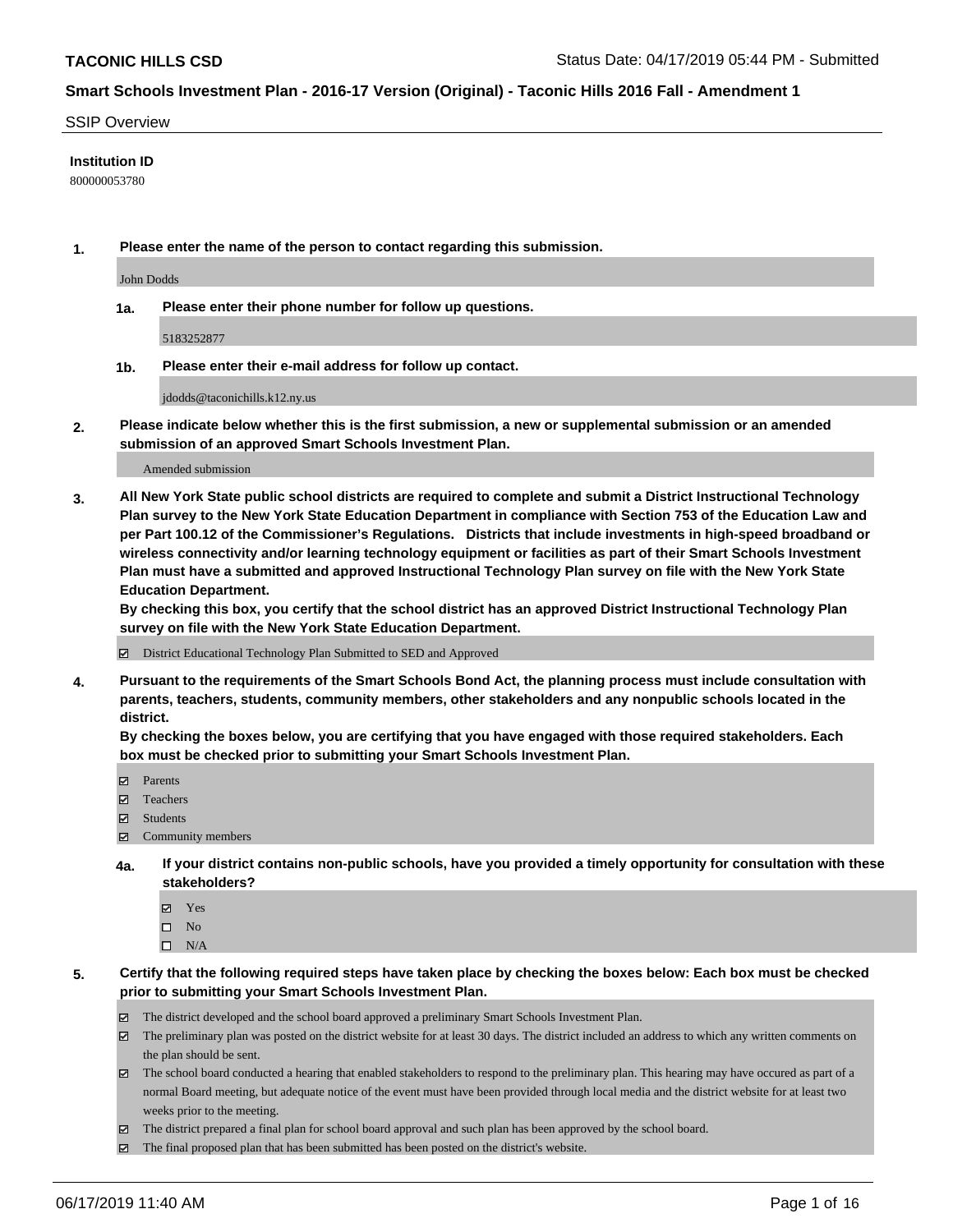SSIP Overview

**5a. Please upload the proposed Smart Schools Investment Plan (SSIP) that was posted on the district's website, along with any supporting materials. Note that this should be different than your recently submitted Educational Technology Survey. The Final SSIP, as approved by the School Board, should also be posted on the website and remain there during the course of the projects contained therein.**

Laptops.pdf SSIP\_TaconicHills2016Fall.pdf SSIPquotesAdmendment1.pdf

**5b. Enter the webpage address where the final Smart Schools Investment Plan is posted. The Plan should remain posted for the life of the included projects.**

https://www.taconichills.k12.ny.us/domain/136

**6. Please enter an estimate of the total number of students and staff that will benefit from this Smart Schools Investment Plan based on the cumulative projects submitted to date.**

1,700

**7. An LEA/School District may partner with one or more other LEA/School Districts to form a consortium to pool Smart Schools Bond Act funds for a project that meets all other Smart School Bond Act requirements. Each school district participating in the consortium will need to file an approved Smart Schools Investment Plan for the project and submit a signed Memorandum of Understanding that sets forth the details of the consortium including the roles of each respective district.**

 $\Box$  The district plans to participate in a consortium to partner with other school district(s) to implement a Smart Schools project.

**8. Please enter the name and 6-digit SED Code for each LEA/School District participating in the Consortium.**

| Partner LEA/District | ISED BEDS Code |
|----------------------|----------------|
| (No Response)        | (No Response)  |

**9. Please upload a signed Memorandum of Understanding with all of the participating Consortium partners.**

(No Response)

**10. Your district's Smart Schools Bond Act Allocation is:**

\$918,125

**11. Enter the budget sub-allocations by category that you are submitting for approval at this time. If you are not budgeting SSBA funds for a category, please enter 0 (zero.) If the value entered is \$0, you will not be required to complete that survey question.**

|                                       | Sub-<br>Allocations |
|---------------------------------------|---------------------|
| School Connectivity                   | 22,743              |
| Connectivity Projects for Communities | $\mathbf 0$         |
| Classroom Technology                  | 465                 |
| Pre-Kindergarten Classrooms           | $\mathbf 0$         |
| Replace Transportable Classrooms      | $\mathbf 0$         |
| High-Tech Security Features           | 160,544             |
| Totals:                               | 183,752             |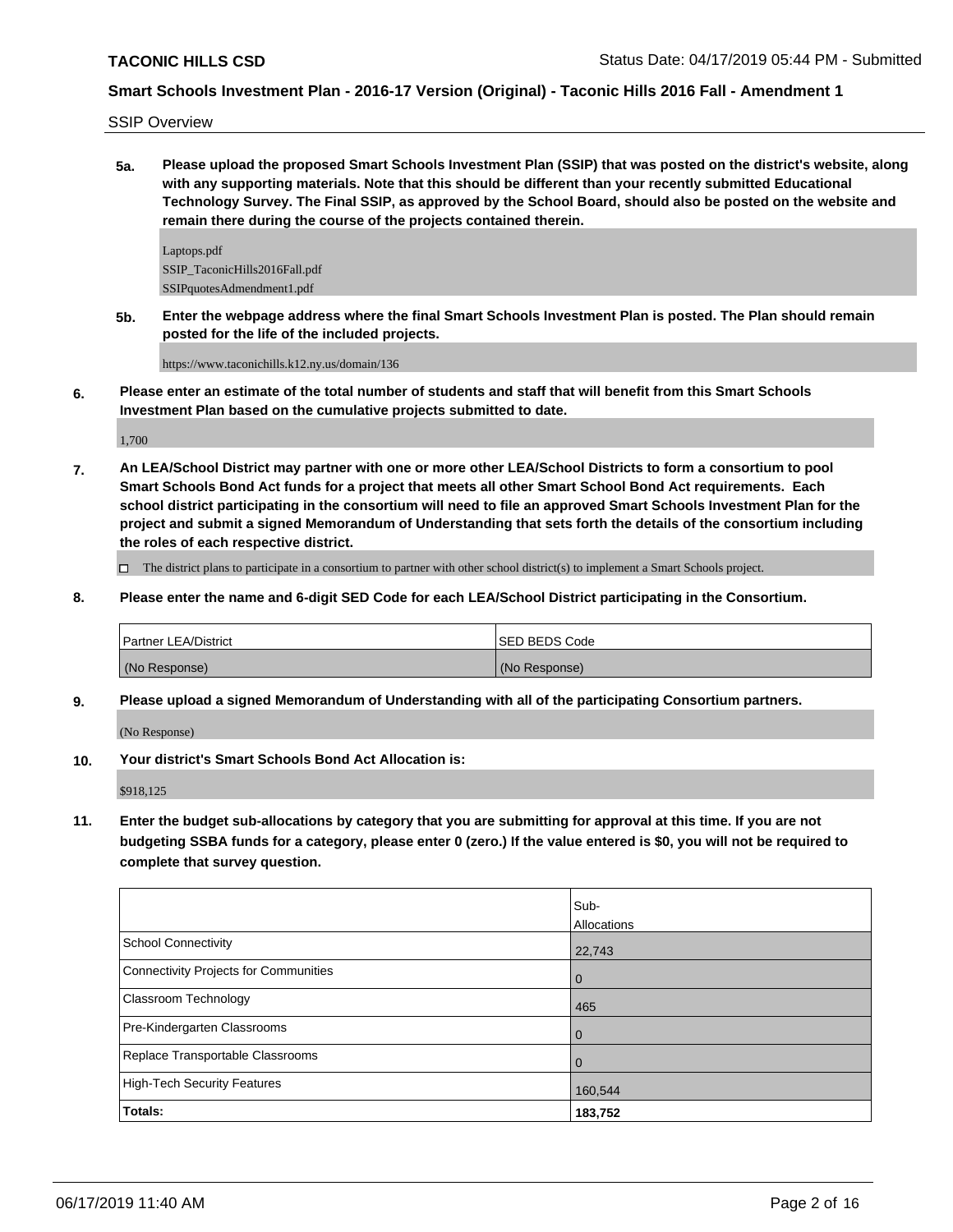School Connectivity

- **1. In order for students and faculty to receive the maximum benefit from the technology made available under the Smart Schools Bond Act, their school buildings must possess sufficient connectivity infrastructure to ensure that devices can be used during the school day. Smart Schools Investment Plans must demonstrate that:**
	- **• sufficient infrastructure that meets the Federal Communications Commission's 100 Mbps per 1,000 students standard currently exists in the buildings where new devices will be deployed, or**
	- **• is a planned use of a portion of Smart Schools Bond Act funds, or**
	- **• is under development through another funding source.**

**Smart Schools Bond Act funds used for technology infrastructure or classroom technology investments must increase the number of school buildings that meet or exceed the minimum speed standard of 100 Mbps per 1,000 students and staff within 12 months. This standard may be met on either a contracted 24/7 firm service or a "burstable" capability. If the standard is met under the burstable criteria, it must be:**

**1. Specifically codified in a service contract with a provider, and**

**2. Guaranteed to be available to all students and devices as needed, particularly during periods of high demand, such as computer-based testing (CBT) periods.**

**Please describe how your district already meets or is planning to meet this standard within 12 months of plan submission.**

(No Response)

**1a. If a district believes that it will be impossible to meet this standard within 12 months, it may apply for a waiver of this requirement, as described on the Smart Schools website. The waiver must be filed and approved by SED prior to submitting this survey.**

 $\Box$  By checking this box, you are certifying that the school district has an approved waiver of this requirement on file with the New York State Education Department.

#### **2. Connectivity Speed Calculator (Required)**

|                         | Number of<br>Students | Multiply by<br>100 Kbps | Divide by 1000 Current Speed<br>to Convert to<br>Required<br>Speed in Mb | l in Mb          | Expected<br>Speed to be<br>Attained Within   Required<br>12 Months | <b>Expected Date</b><br>When<br>Speed Will be<br><b>Met</b> |
|-------------------------|-----------------------|-------------------------|--------------------------------------------------------------------------|------------------|--------------------------------------------------------------------|-------------------------------------------------------------|
| <b>Calculated Speed</b> | (No<br>Response)      | (No Response)           | (No<br>Response)                                                         | (No<br>Response) | (No<br>Response)                                                   | (No<br>Response)                                            |

## **3. Describe how you intend to use Smart Schools Bond Act funds for high-speed broadband and/or wireless connectivity projects in school buildings.**

Labor costs for expanding and updating wireless network on campus have increased in two years. It will be for the same work of installing the main core switch, 13 other switches, all the access points and two wireless access controllers.

**4. Describe the linkage between the district's District Instructional Technology Plan and the proposed projects. (There should be a link between your response to this question and your response to Question 1 in Part E. Curriculum and Instruction "What are the district's plans to use digital connectivity and technology to improve teaching and learning?)**

(No Response)

**5. If the district wishes to have students and staff access the Internet from wireless devices within the school building, or in close proximity to it, it must first ensure that it has a robust Wi-Fi network in place that has sufficient bandwidth to meet user demand.**

**Please describe how you have quantified this demand and how you plan to meet this demand.**

(No Response)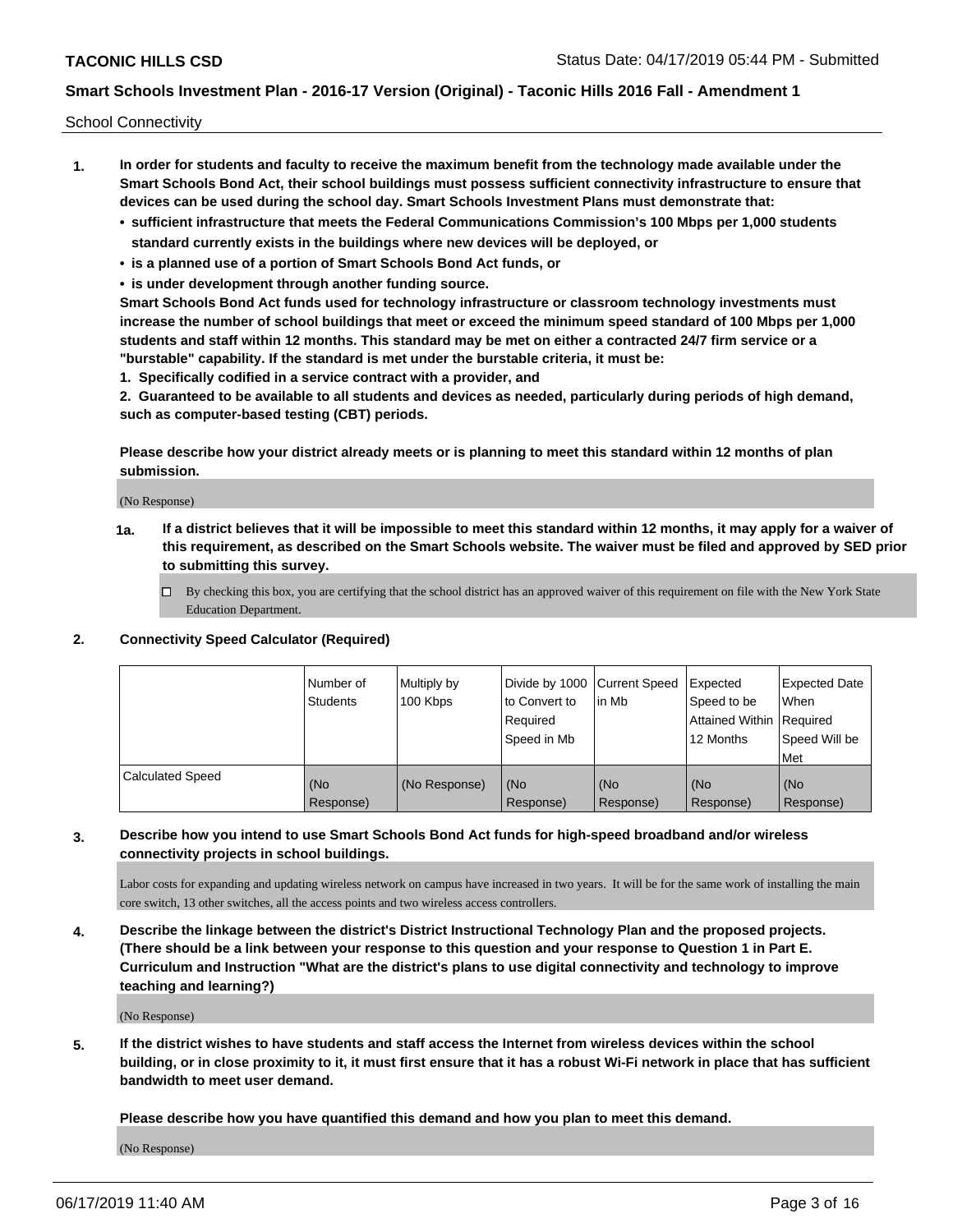School Connectivity

**6. As indicated on Page 5 of the guidance, the Office of Facilities Planning will have to conduct a preliminary review of all capital projects, including connectivity projects.**

**Please indicate on a separate row each project number given to you by the Office of Facilities Planning.**

| Project Number        |  |
|-----------------------|--|
| 10-05-01-04-7-999-BA1 |  |
| 10-05-01-04-7-999-001 |  |

**7. Certain high-tech security and connectivity infrastructure projects may be eligible for an expedited review process as determined by the Office of Facilities Planning.**

**Was your project deemed eligible for streamlined review?**

Yes

**7a. Districts that choose the Streamlined Review Process will be required to certify that they have reviewed all installations with their licensed architect or engineer of record and provide that person's name and license number. The licensed professional must review the products and proposed method of installation prior to implementation and review the work during and after completion in order to affirm that the work was codecompliant, if requested.**

I certify that I have reviewed all installations with a licensed architect or engineer of record.

**8. Include the name and license number of the architect or engineer of record.**

| l Name              | License Number |
|---------------------|----------------|
| Matthew S. Monaghan | 29199          |

**9. If you are submitting an allocation for School Connectivity complete this table. Note that the calculated Total at the bottom of the table must equal the Total allocation for this category that you entered in the SSIP Overview overall budget.** 

|                                            | Sub-          |
|--------------------------------------------|---------------|
|                                            | Allocation    |
| Network/Access Costs                       | $-6,658$      |
| <b>Outside Plant Costs</b>                 | (No Response) |
| School Internal Connections and Components | (No Response) |
| <b>Professional Services</b>               | 29,401        |
| Testing                                    | (No Response) |
| <b>Other Upfront Costs</b>                 | (No Response) |
| <b>Other Costs</b>                         | (No Response) |
| Totals:                                    | 22,743        |

**10. Please detail the type, quantity, per unit cost and total cost of the eligible items under each sub-category. This is especially important for any expenditures listed under the "Other" category. All expenditures must be eligible for tax-exempt financing to be reimbursed through the SSBA. Sufficient detail must be provided so that we can verify this is the case. If you have any questions, please contact us directly through smartschools@nysed.gov. NOTE: Wireless Access Points should be included in this category, not under Classroom Educational Technology, except those that will be loaned/purchased for nonpublic schools.**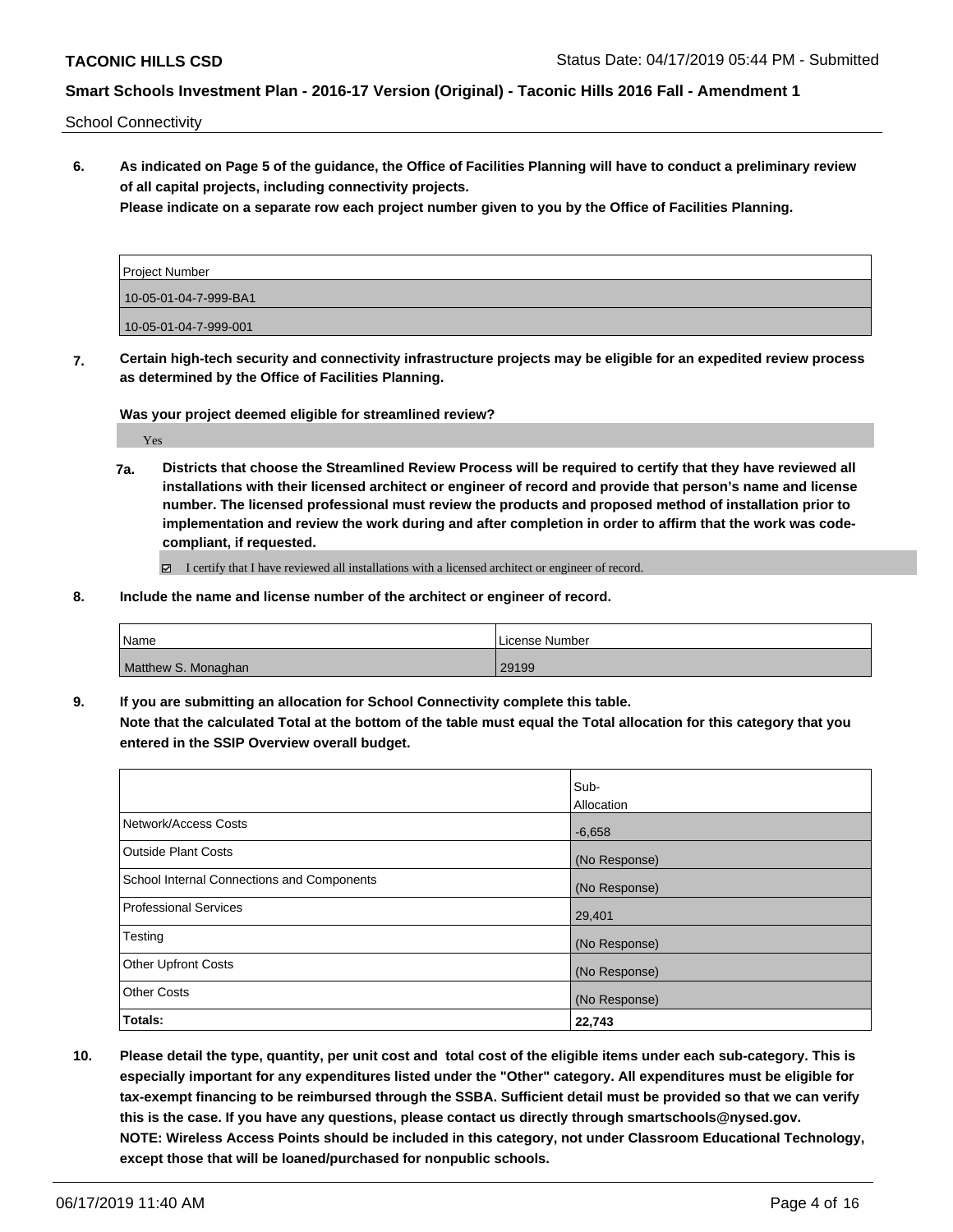School Connectivity

| Select the allowable expenditure<br>type.<br>Repeat to add another item under<br>each type. | Item to be purchased                                                              | Quantity       | Cost per Item | <b>Total Cost</b> |
|---------------------------------------------------------------------------------------------|-----------------------------------------------------------------------------------|----------------|---------------|-------------------|
| <b>Professional Services</b>                                                                | labor to install switches, wireless<br>access controllers and main core<br>switch |                | 29,401        | 29,401            |
| Network/Access Costs                                                                        | Wireless Access Controller (server)                                               | $\overline{2}$ | $-3.329$      | $-6.658$          |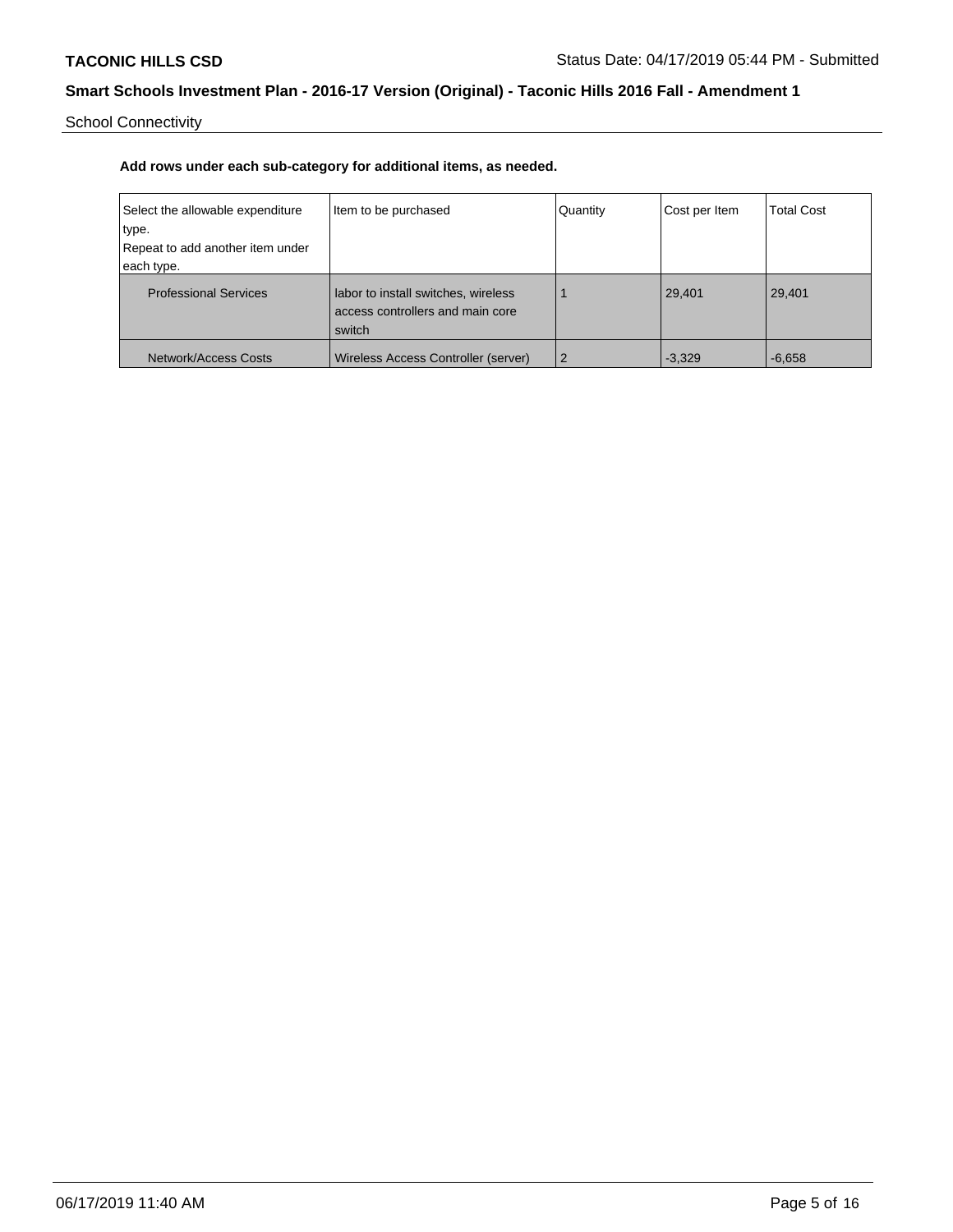Community Connectivity (Broadband and Wireless)

**1. Describe how you intend to use Smart Schools Bond Act funds for high-speed broadband and/or wireless connectivity projects in the community.**

(No Response)

**2. Please describe how the proposed project(s) will promote student achievement and increase student and/or staff access to the Internet in a manner that enhances student learning and/or instruction outside of the school day and/or school building.**

(No Response)

**3. Community connectivity projects must comply with all the necessary local building codes and regulations (building and related permits are not required prior to plan submission).**

 $\Box$  I certify that we will comply with all the necessary local building codes and regulations.

**4. Please describe the physical location of the proposed investment.**

(No Response)

**5. Please provide the initial list of partners participating in the Community Connectivity Broadband Project, along with their Federal Tax Identification (Employer Identification) number.**

| <b>Project Partners</b> | l Federal ID # |
|-------------------------|----------------|
| (No Response)           | (No Response)  |

**6. If you are submitting an allocation for Community Connectivity, complete this table.**

**Note that the calculated Total at the bottom of the table must equal the Total allocation for this category that you entered in the SSIP Overview overall budget.**

|                                    | Sub-Allocation |
|------------------------------------|----------------|
| Network/Access Costs               | (No Response)  |
| <b>Outside Plant Costs</b>         | (No Response)  |
| <b>Tower Costs</b>                 | (No Response)  |
| <b>Customer Premises Equipment</b> | (No Response)  |
| <b>Professional Services</b>       | (No Response)  |
| Testing                            | (No Response)  |
| <b>Other Upfront Costs</b>         | (No Response)  |
| <b>Other Costs</b>                 | (No Response)  |
| Totals:                            | 0              |

**7. Please detail the type, quantity, per unit cost and total cost of the eligible items under each sub-category. This is especially important for any expenditures listed under the "Other" category. All expenditures must be capital-bond eligible to be reimbursed through the SSBA. If you have any questions, please contact us directly through smartschools@nysed.gov.**

| Select the allowable expenditure | Item to be purchased | Quantity      | Cost per Item | <b>Total Cost</b> |
|----------------------------------|----------------------|---------------|---------------|-------------------|
| type.                            |                      |               |               |                   |
| Repeat to add another item under |                      |               |               |                   |
| each type.                       |                      |               |               |                   |
| (No Response)                    | (No Response)        | (No Response) | (No Response) | (No Response)     |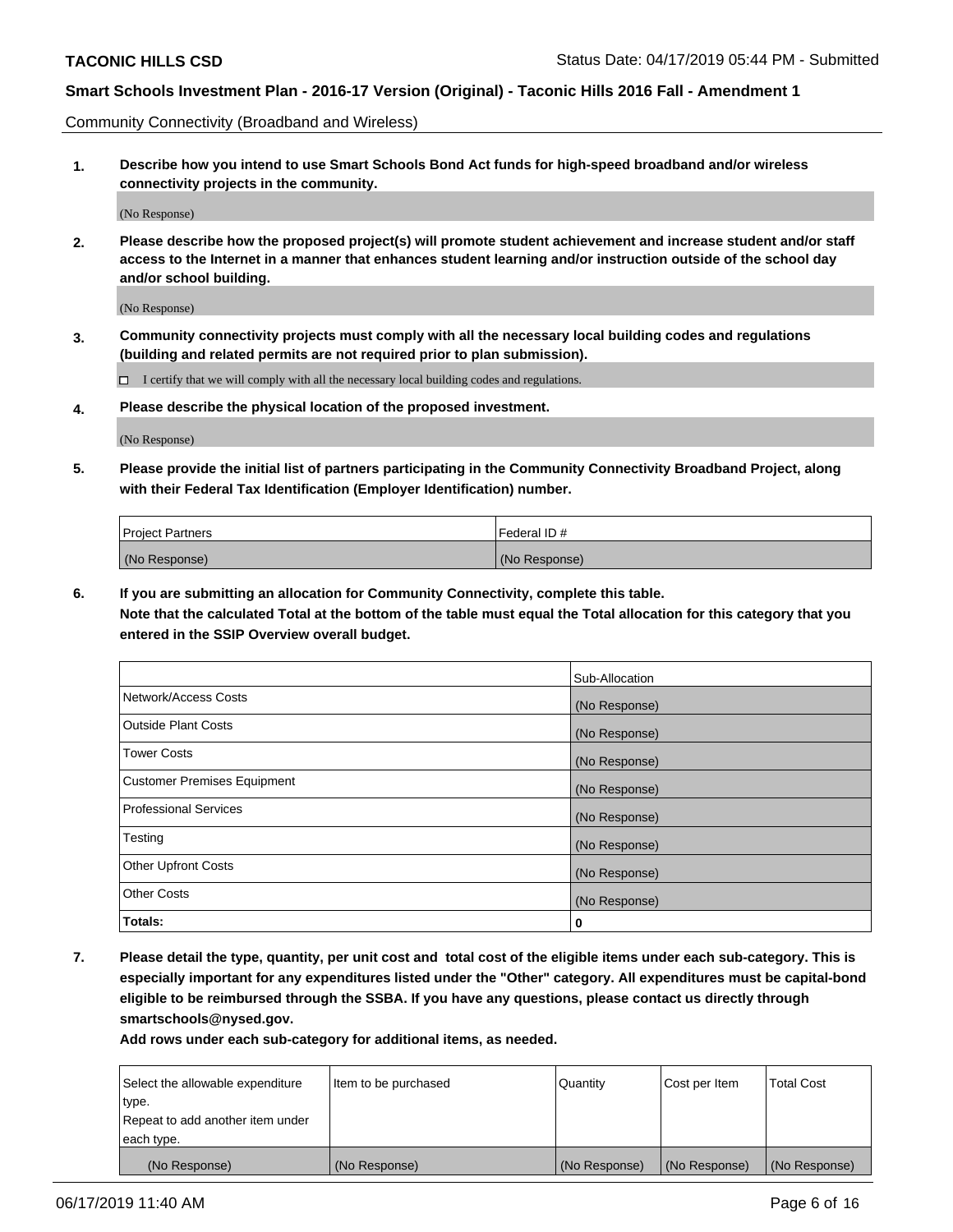#### Classroom Learning Technology

**1. In order for students and faculty to receive the maximum benefit from the technology made available under the Smart Schools Bond Act, their school buildings must possess sufficient connectivity infrastructure to ensure that devices can be used during the school day. Smart Schools Investment Plans must demonstrate that sufficient infrastructure that meets the Federal Communications Commission's 100 Mbps per 1,000 students standard currently exists in the buildings where new devices will be deployed, or is a planned use of a portion of Smart Schools Bond Act funds, or is under development through another funding source. Smart Schools Bond Act funds used for technology infrastructure or classroom technology investments must increase the number of school buildings that meet or exceed the minimum speed standard of 100 Mbps per 1,000 students and staff within 12 months. This standard may be met on either a contracted 24/7 firm service or a**

- **"burstable" capability. If the standard is met under the burstable criteria, it must be:**
- **1. Specifically codified in a service contract with a provider, and**

**2. Guaranteed to be available to all students and devices as needed, particularly during periods of high demand, such as computer-based testing (CBT) periods.**

**Please describe how your district already meets or is planning to meet this standard within 12 months of plan submission.**

(No Response)

- **1a. If a district believes that it will be impossible to meet this standard within 12 months, it may apply for a waiver of this requirement, as described on the Smart Schools website. The waiver must be filed and approved by SED prior to submitting this survey.**
	- By checking this box, you are certifying that the school district has an approved waiver of this requirement on file with the New York State Education Department.

#### **2. Connectivity Speed Calculator (Required)**

|                         | Number of<br><b>Students</b> | Multiply by<br>100 Kbps | Divide by 1000   Current Speed<br>to Convert to<br>Reauired<br>Speed in Mb | l in Mb          | Expected<br>Speed to be<br>Attained Within   Required<br>12 Months | Expected Date<br>When<br>Speed Will be<br>Met |
|-------------------------|------------------------------|-------------------------|----------------------------------------------------------------------------|------------------|--------------------------------------------------------------------|-----------------------------------------------|
| <b>Calculated Speed</b> | (No<br>Response)             | (No Response)           | (No<br>Response)                                                           | (No<br>Response) | (No<br>Response)                                                   | (No<br>Response)                              |

**3. If the district wishes to have students and staff access the Internet from wireless devices within the school building, or in close proximity to it, it must first ensure that it has a robust Wi-Fi network in place that has sufficient bandwidth to meet user demand.**

**Please describe how you have quantified this demand and how you plan to meet this demand.**

(No Response)

**4. All New York State public school districts are required to complete and submit an Instructional Technology Plan survey to the New York State Education Department in compliance with Section 753 of the Education Law and per Part 100.12 of the Commissioner's Regulations.**

**Districts that include educational technology purchases as part of their Smart Schools Investment Plan must have a submitted and approved Instructional Technology Plan survey on file with the New York State Education Department.**

- $\Box$  By checking this box, you are certifying that the school district has an approved Instructional Technology Plan survey on file with the New York State Education Department.
- **5. Describe the devices you intend to purchase and their compatibility with existing or planned platforms or systems. Specifically address the adequacy of each facility's electrical, HVAC and other infrastructure necessary to install and support the operation of the planned technology.**

Due to technology changing. Cost per unit has increased, therefore can't get as many with available funds. Balance on number of student laptops will be made up in regular yearly school budget because we have a replacement plan in place.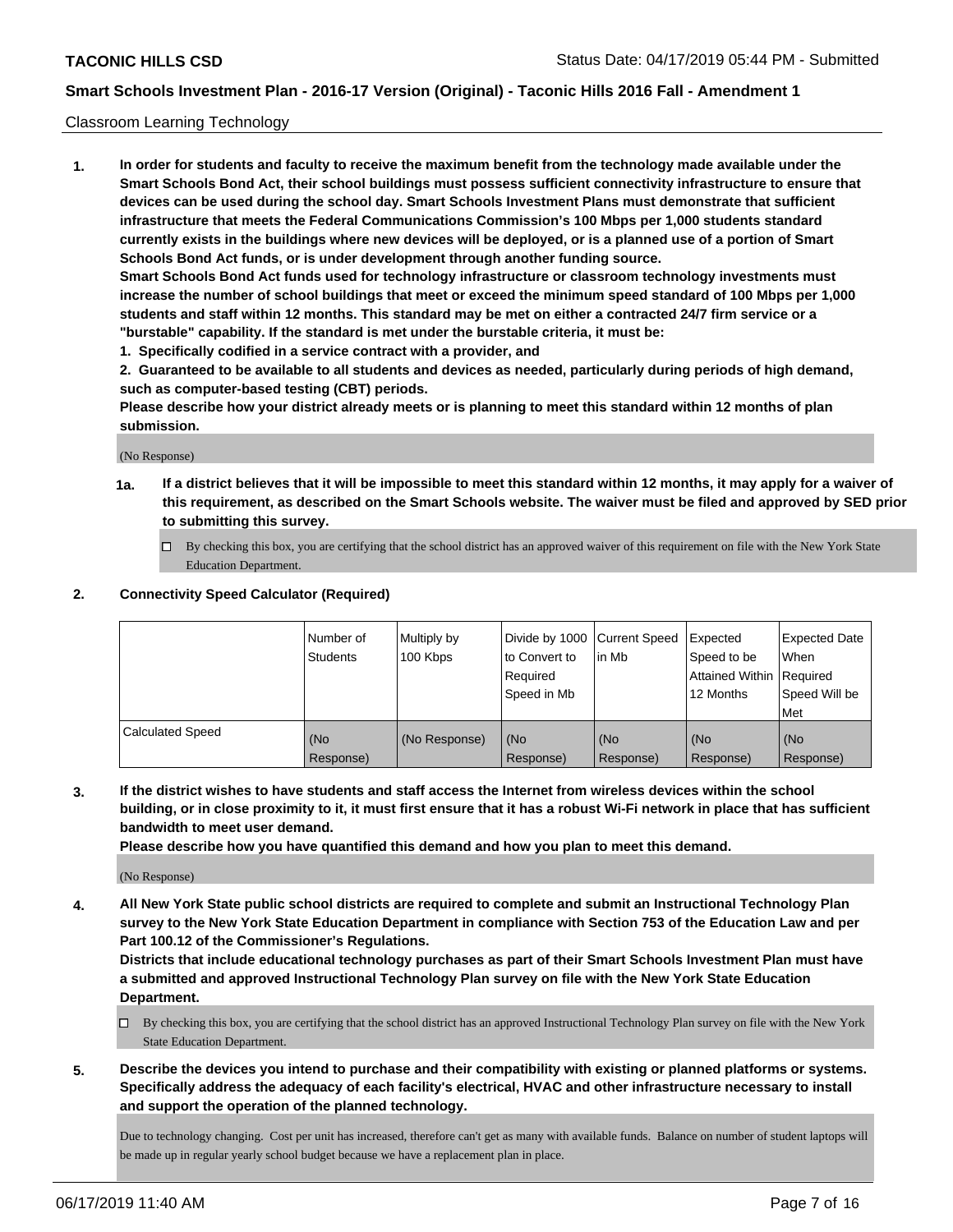#### Classroom Learning Technology

- **6. Describe how the proposed technology purchases will:**
	- **> enhance differentiated instruction;**
	- **> expand student learning inside and outside the classroom;**
	- **> benefit students with disabilities and English language learners; and**
	- **> contribute to the reduction of other learning gaps that have been identified within the district.**

**The expectation is that districts will place a priority on addressing the needs of students who struggle to succeed in a rigorous curriculum. Responses in this section should specifically address this concern and align with the district's Instructional Technology Plan (in particular Question 2 of E. Curriculum and Instruction: "Does the district's instructional technology plan address the needs of students with disabilities to ensure equitable access to instruction, materials and assessments?" and Question 3 of the same section: "Does the district's instructional technology plan address the provision of assistive technology specifically for students with disabilities to ensure access to and participation in the general curriculum?"**

(No Response)

**7. Where appropriate, describe how the proposed technology purchases will enhance ongoing communication with parents and other stakeholders and help the district facilitate technology-based regional partnerships, including distance learning and other efforts.**

(No Response)

**8. Describe the district's plan to provide professional development to ensure that administrators, teachers and staff can employ the technology purchased to enhance instruction successfully.**

**Note: This response should be aligned and expanded upon in accordance with your district's response to Question 1 of F. Professional Development of your Instructional Technology Plan: "Please provide a summary of professional development offered to teachers and staff, for the time period covered by this plan, to support technology to enhance teaching and learning. Please include topics, audience and method of delivery within your summary."**

(No Response)

- **9. Districts must contact the SUNY/CUNY teacher preparation program that supplies the largest number of the district's new teachers to request advice on innovative uses and best practices at the intersection of pedagogy and educational technology.**
	- By checking this box, you certify that you have contacted the SUNY/CUNY teacher preparation program that supplies the largest number of your new teachers to request advice on these issues.
	- **9a. Please enter the name of the SUNY or CUNY Institution that you contacted.**

University at Albany

**9b. Enter the primary Institution phone number.**

518.447.3300

**9c. Enter the name of the contact person with whom you consulted and/or will be collaborating with on innovative uses of technology and best practices.**

Dr. Jianwei Zhang

**10. A district whose Smart Schools Investment Plan proposes the purchase of technology devices and other hardware must account for nonpublic schools in the district.**

**Are there nonpublic schools within your school district?**

Yes

 $\square$  No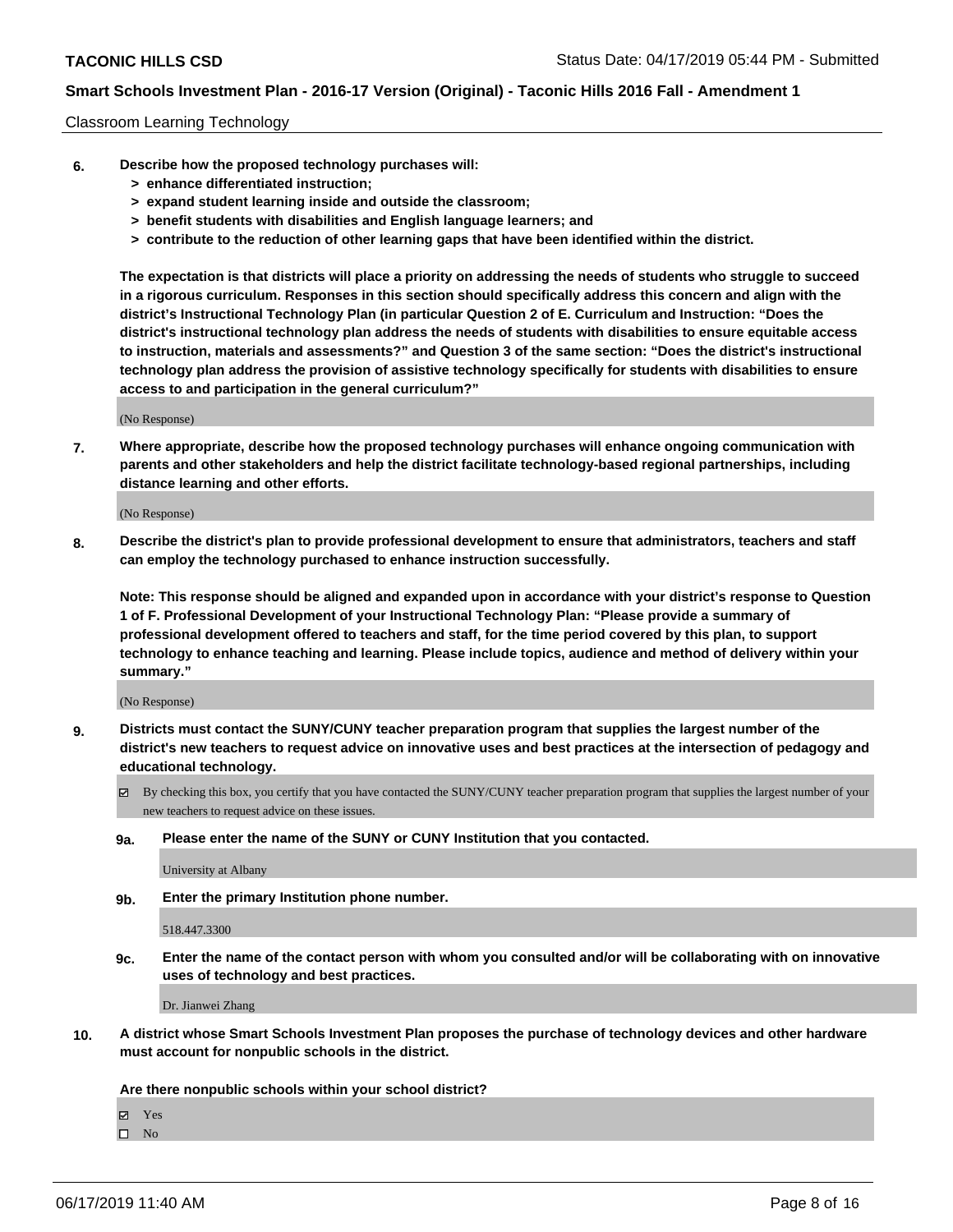#### Classroom Learning Technology

**10a. Describe your plan to loan purchased hardware to nonpublic schools within your district. The plan should use your district's nonpublic per-student loan amount calculated below, within the framework of the guidance. Please enter the date by which nonpublic schools must request classroom technology items. Also, specify in your response the devices that the nonpublic schools have requested, as well as in the in the Budget and the Expenditure Table at the end of the page.**

As per Policy 7140 and 7140R, THCSD will send a notice on or before March 1 requesting the non-public school submit request for technology between June 1 and June 30. Hawthorne Valley currently has a wireless network installed. They are requesting classroom technology consisting of one desktop computer for eight classrooms and a laptop cart of 30 units. Also includes is a Brightlink for one classroom, it will be used for presenting interactive lessons to students. The two document cameras will float between classrooms for presenting to students using projectors. The document cameras have added capability of connecting to a microscope for science classes. Hawthorne Valley is also getting four tablets for students, the touch screen for special computer programs and needs. The five bamboo tablets are for art classes offered, able to digitally make varying brush strokes.

**10b. A final Smart Schools Investment Plan cannot be approved until school authorities have adopted regulations specifying the date by which requests from nonpublic schools for the purchase and loan of Smart Schools Bond Act classroom technology must be received by the district.**

 $\Box$  By checking this box, you certify that you have such a plan and associated regulations in place that have been made public.

#### **11. Nonpublic Classroom Technology Loan Calculator**

**The Smart Schools Bond Act provides that any Classroom Learning Technology purchases made using Smart Schools funds shall be lent, upon request, to nonpublic schools in the district. However, no school district shall be required to loan technology in amounts greater than the total obtained and spent on technology pursuant to the Smart Schools Bond Act and the value of such loan may not exceed the total of \$250 multiplied by the nonpublic school enrollment in the base year at the time of enactment. See:**

**http://www.p12.nysed.gov/mgtserv/smart\_schools/docs/Smart\_Schools\_Bond\_Act\_Guidance\_04.27.15\_Final.pdf.**

|                                       | 1. Classroom<br>Technology<br>Sub-allocation | 12. Public<br>l Enrollment<br>$(2014-15)$ | 3. Nonpublic<br>Enrollment<br>$(2014-15)$ | l 4. Sum of<br>Public and<br>Nonpublic<br>l Enrollment | 15. Total Per<br>Pupil Sub-<br>lallocation | 6. Total<br>l Nonpublic Loan I<br>Amount |
|---------------------------------------|----------------------------------------------|-------------------------------------------|-------------------------------------------|--------------------------------------------------------|--------------------------------------------|------------------------------------------|
| Calculated Nonpublic Loan<br>l Amount | 159.897                                      | 1.377                                     | 264                                       | 1.641                                                  | 97                                         | 25.608                                   |

**12. To ensure the sustainability of technology purchases made with Smart Schools funds, districts must demonstrate a long-term plan to maintain and replace technology purchases supported by Smart Schools Bond Act funds. This sustainability plan shall demonstrate a district's capacity to support recurring costs of use that are ineligible for Smart Schools Bond Act funding such as device maintenance, technical support, Internet and wireless fees, maintenance of hotspots, staff professional development, building maintenance and the replacement of incidental items. Further, such a sustainability plan shall include a long-term plan for the replacement of purchased devices and equipment at the end of their useful life with other funding sources.**

 $\Box$  By checking this box, you certify that the district has a sustainability plan as described above.

**13. Districts must ensure that devices purchased with Smart Schools Bond funds will be distributed, prepared for use, maintained and supported appropriately. Districts must maintain detailed device inventories in accordance with generally accepted accounting principles.**

By checking this box, you certify that the district has a distribution and inventory management plan and system in place.

**14. If you are submitting an allocation for Classroom Learning Technology complete this table. Note that the calculated Total at the bottom of the table must equal the Total allocation for this category that you entered in the SSIP Overview overall budget.**

|                         | Sub-Allocation |
|-------------------------|----------------|
| Interactive Whiteboards | (No Response)  |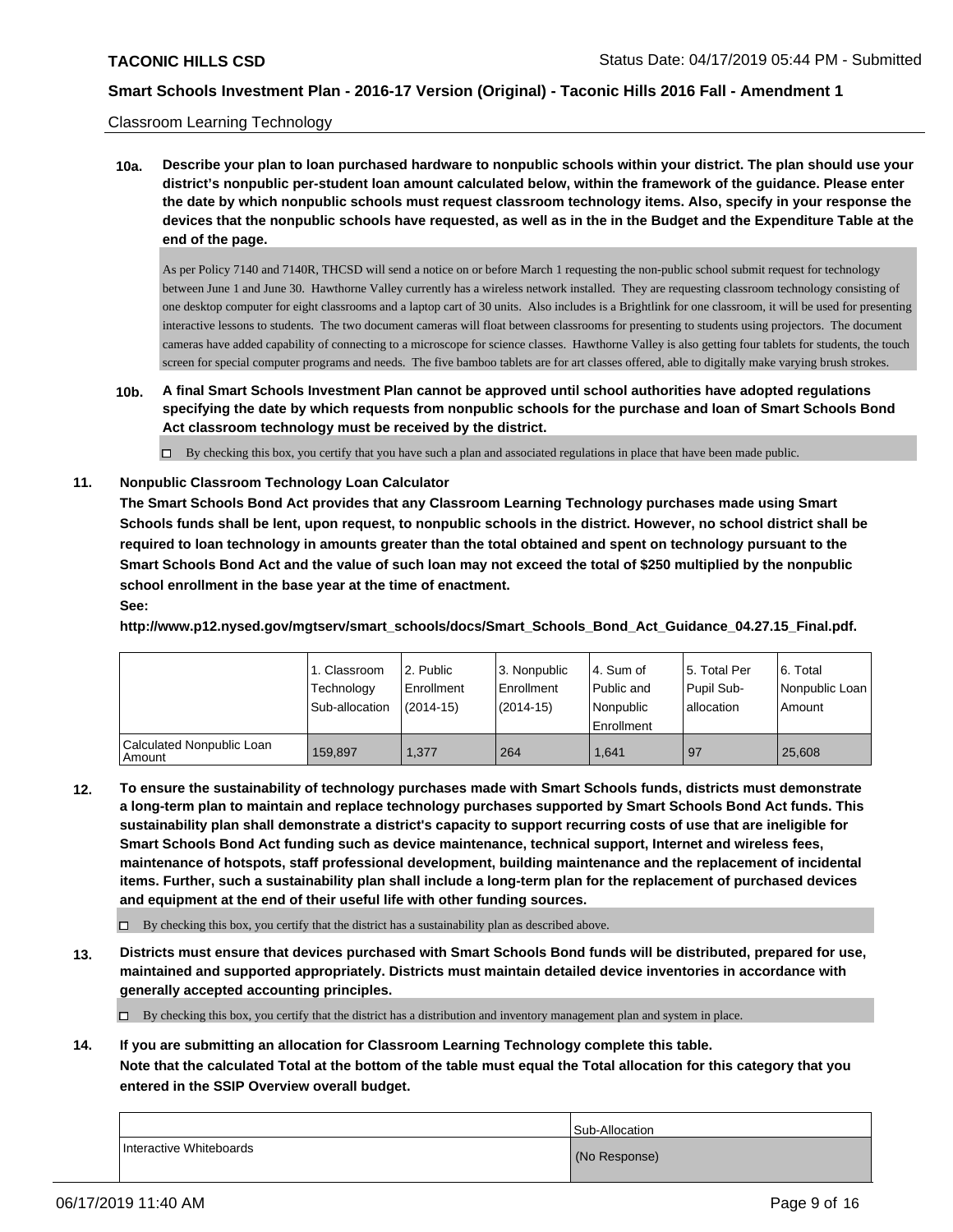Classroom Learning Technology

|                         | Sub-Allocation |
|-------------------------|----------------|
| Computer Servers        | (No Response)  |
| Desktop Computers       | (No Response)  |
| <b>Laptop Computers</b> | 465            |
| <b>Tablet Computers</b> | (No Response)  |
| <b>Other Costs</b>      | (No Response)  |
| Totals:                 | 465            |

**15. Please detail the type, quantity, per unit cost and total cost of the eligible items under each sub-category. This is especially important for any expenditures listed under the "Other" category. All expenditures must be capital-bond eligible to be reimbursed through the SSBA. If you have any questions, please contact us directly through smartschools@nysed.gov.**

**Please specify in the "Item to be Purchased" field which specific expenditures and items are planned to meet the district's nonpublic loan requirement, if applicable.**

**NOTE: Wireless Access Points that will be loaned/purchased for nonpublic schools should ONLY be included in this category, not under School Connectivity, where public school districts would list them.**

| Select the allowable expenditure | I Item to be Purchased | Quantity | Cost per Item | <b>Total Cost</b> |
|----------------------------------|------------------------|----------|---------------|-------------------|
| type.                            |                        |          |               |                   |
| Repeat to add another item under |                        |          |               |                   |
| each type.                       |                        |          |               |                   |
| <b>Laptop Computers</b>          | Lenovo 11e             | $-279$   | 451           | $-125.829$        |
| <b>Laptop Computers</b>          | Lenovo 11e             | 194      | 651           | 126,294           |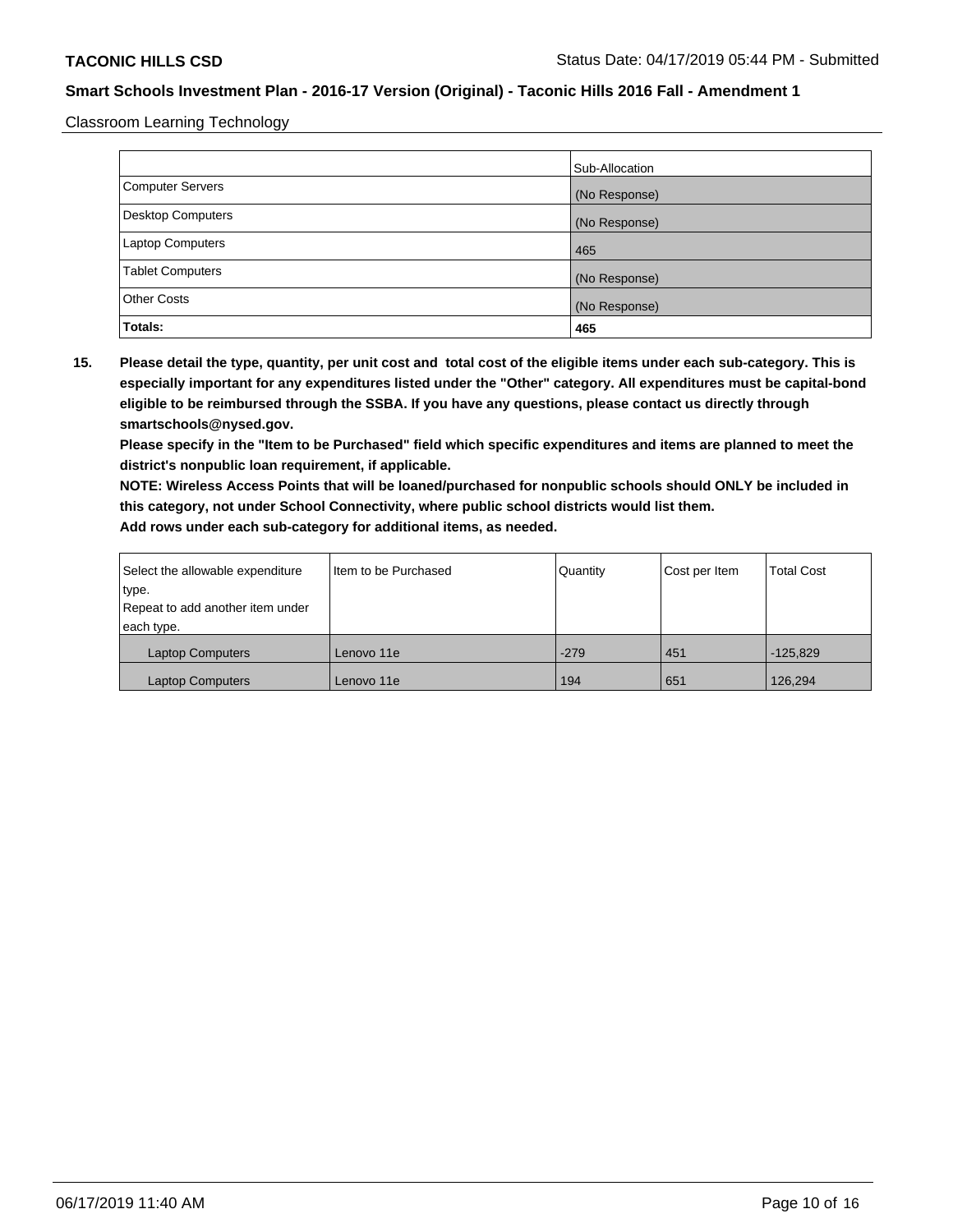#### Pre-Kindergarten Classrooms

**1. Provide information regarding how and where the district is currently serving pre-kindergarten students and justify the need for additional space with enrollment projections over 3 years.**

(No Response)

- **2. Describe the district's plan to construct, enhance or modernize education facilities to accommodate prekindergarten programs. Such plans must include:**
	- **Specific descriptions of what the district intends to do to each space;**
	- **An affirmation that pre-kindergarten classrooms will contain a minimum of 900 square feet per classroom;**
	- **The number of classrooms involved;**
	- **The approximate construction costs per classroom; and**
	- **Confirmation that the space is district-owned or has a long-term lease that exceeds the probable useful life of the improvements.**

(No Response)

**3. Smart Schools Bond Act funds may only be used for capital construction costs. Describe the type and amount of additional funds that will be required to support ineligible ongoing costs (e.g. instruction, supplies) associated with any additional pre-kindergarten classrooms that the district plans to add.**

(No Response)

**4. All plans and specifications for the erection, repair, enlargement or remodeling of school buildings in any public school district in the State must be reviewed and approved by the Commissioner. Districts that plan capital projects using their Smart Schools Bond Act funds will undergo a Preliminary Review Process by the Office of Facilities Planning.**

**Please indicate on a separate row each project number given to you by the Office of Facilities Planning.**

| Project Number |  |
|----------------|--|
| (No Response)  |  |
|                |  |

**5. If you have made an allocation for Pre-Kindergarten Classrooms, complete this table.**

**Note that the calculated Total at the bottom of the table must equal the Total allocation for this category that you entered in the SSIP Overview overall budget.**

|                                          | Sub-Allocation |
|------------------------------------------|----------------|
| Construct Pre-K Classrooms               | (No Response)  |
| Enhance/Modernize Educational Facilities | (No Response)  |
| <b>Other Costs</b>                       | (No Response)  |
| Totals:                                  | 0              |

**6. Please detail the type, quantity, per unit cost and total cost of the eligible items under each sub-category. This is especially important for any expenditures listed under the "Other" category. All expenditures must be capital-bond eligible to be reimbursed through the SSBA. If you have any questions, please contact us directly through smartschools@nysed.gov.**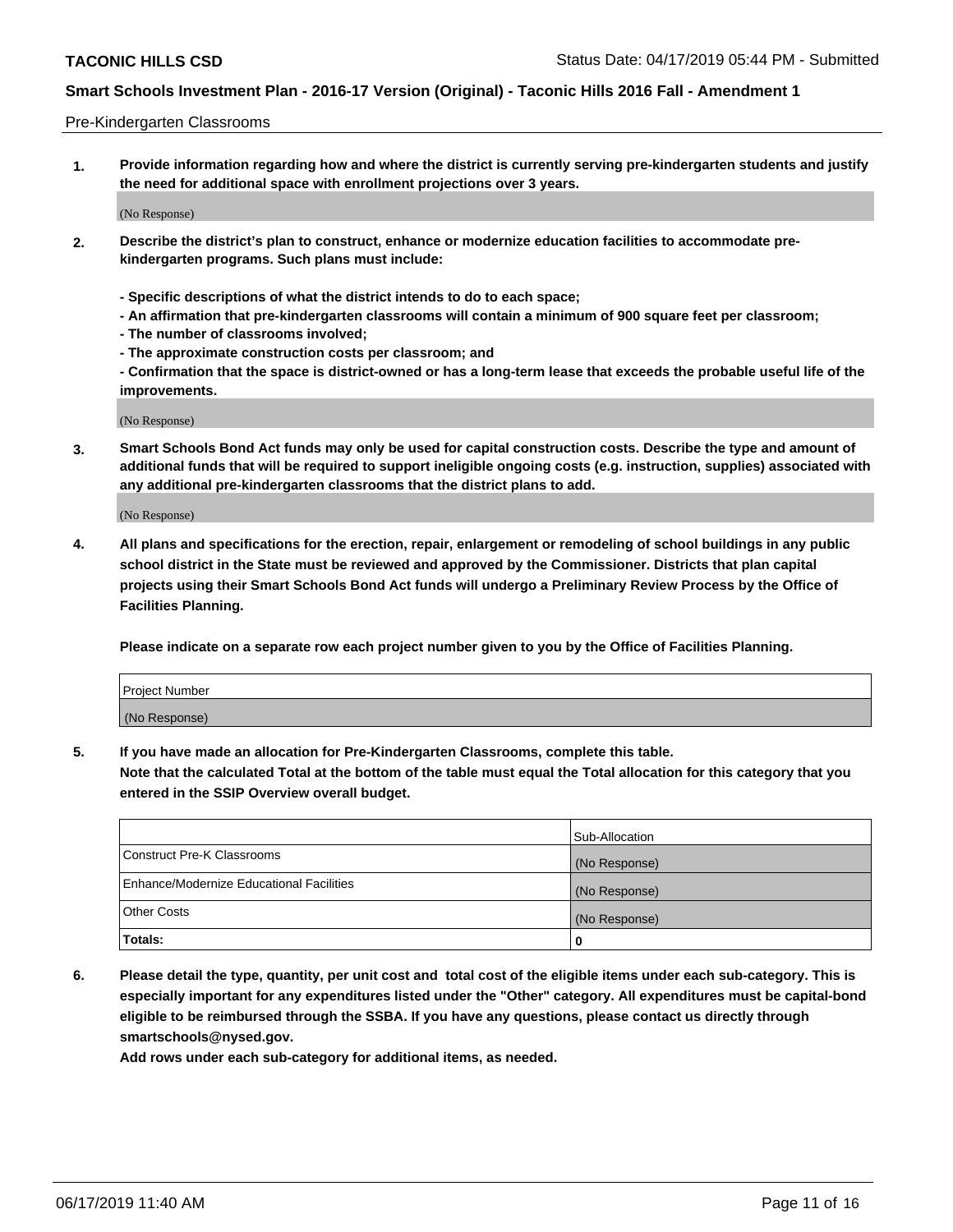Pre-Kindergarten Classrooms

| Select the allowable expenditure | Item to be purchased | Quantity      | Cost per Item | <b>Total Cost</b> |
|----------------------------------|----------------------|---------------|---------------|-------------------|
| type.                            |                      |               |               |                   |
| Repeat to add another item under |                      |               |               |                   |
| each type.                       |                      |               |               |                   |
| (No Response)                    | (No Response)        | (No Response) | (No Response) | (No Response)     |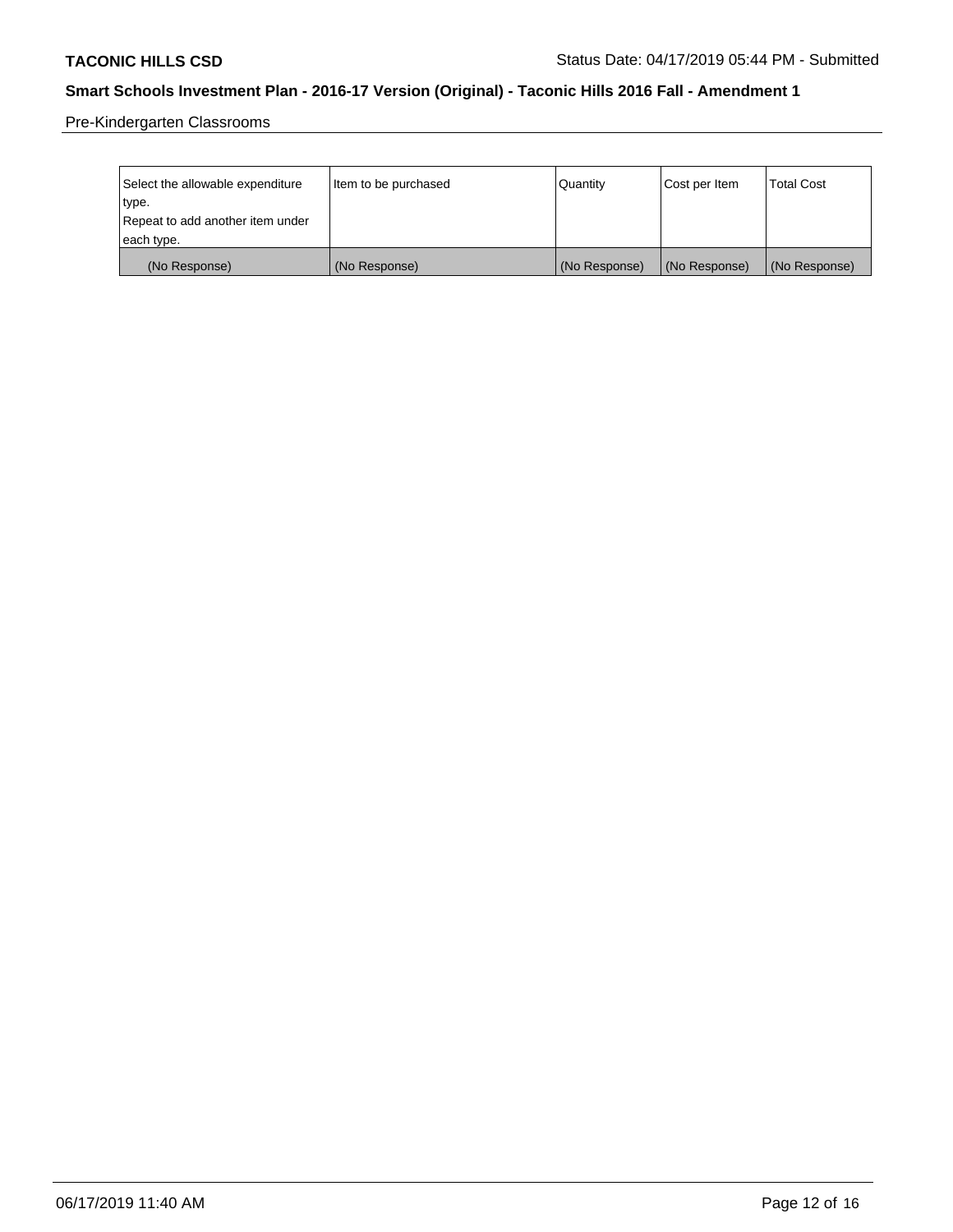Replace Transportable Classrooms

**1. Describe the district's plan to construct, enhance or modernize education facilities to provide high-quality instructional space by replacing transportable classrooms.**

(No Response)

**2. All plans and specifications for the erection, repair, enlargement or remodeling of school buildings in any public school district in the State must be reviewed and approved by the Commissioner. Districts that plan capital projects using their Smart Schools Bond Act funds will undergo a Preliminary Review Process by the Office of Facilities Planning.**

**Please indicate on a separate row each project number given to you by the Office of Facilities Planning.**

| Project Number |  |
|----------------|--|
|                |  |
|                |  |
|                |  |
|                |  |
| (No Response)  |  |
|                |  |
|                |  |
|                |  |

**3. For large projects that seek to blend Smart Schools Bond Act dollars with other funds, please note that Smart Schools Bond Act funds can be allocated on a pro rata basis depending on the number of new classrooms built that directly replace transportable classroom units.**

**If a district seeks to blend Smart Schools Bond Act dollars with other funds describe below what other funds are being used and what portion of the money will be Smart Schools Bond Act funds.**

(No Response)

**4. If you have made an allocation for Replace Transportable Classrooms, complete this table. Note that the calculated Total at the bottom of the table must equal the Total allocation for this category that you entered in the SSIP Overview overall budget.**

|                                                | Sub-Allocation |
|------------------------------------------------|----------------|
| Construct New Instructional Space              | (No Response)  |
| Enhance/Modernize Existing Instructional Space | (No Response)  |
| <b>Other Costs</b>                             | (No Response)  |
| Totals:                                        | 0              |

**5. Please detail the type, quantity, per unit cost and total cost of the eligible items under each sub-category. This is especially important for any expenditures listed under the "Other" category. All expenditures must be capital-bond eligible to be reimbursed through the SSBA. If you have any questions, please contact us directly through smartschools@nysed.gov.**

| Select the allowable expenditure | Item to be purchased | l Quantitv    | Cost per Item | <b>Total Cost</b> |
|----------------------------------|----------------------|---------------|---------------|-------------------|
| type.                            |                      |               |               |                   |
| Repeat to add another item under |                      |               |               |                   |
| each type.                       |                      |               |               |                   |
| (No Response)                    | (No Response)        | (No Response) | (No Response) | (No Response)     |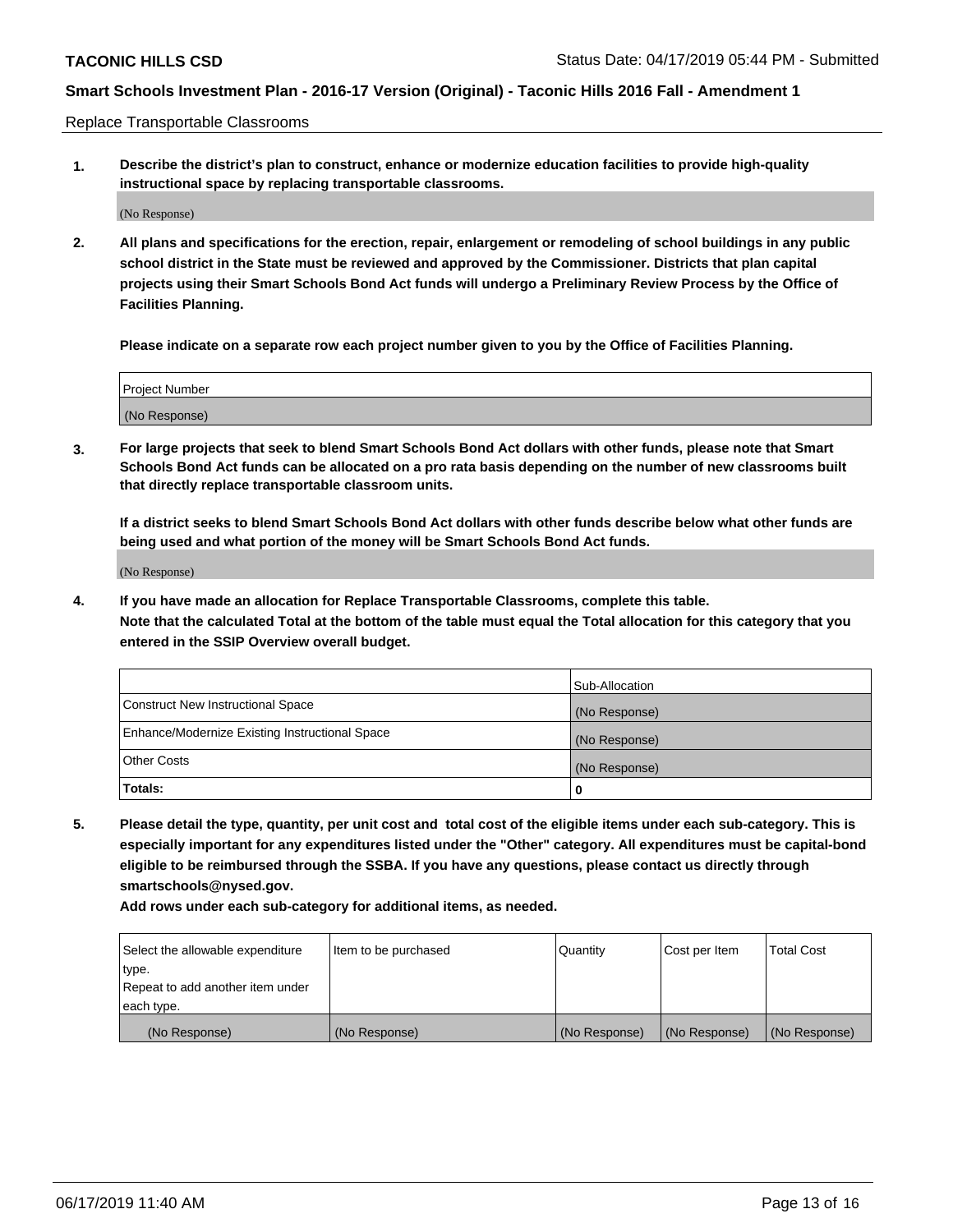#### High-Tech Security Features

## **1. Describe how you intend to use Smart Schools Bond Act funds to install high-tech security features in school buildings and on school campuses.**

Again labor cost are two of the line items below causing increases, one for the PA system and other for the security camera system install. The NYS contract for labor on the PA system has increased for the same work. The labor cost has increased on the camera security system for two reasons, one is swapping out the 75 interior cameras and hourly cost increase for the other work that was already planned. Technology has changed in 2 years, we have decided to move away from the Cisco security system and use the Avigilon security system. Avigilon offers more features for a lower overall price. A major advantage is the door alarms will trigger a camera to take a still picture and send via email to security personal. Saving many hours of labor for THCSD employees looking at video. Also Cisco now uses a third party vendor to make door contacts/alarms and can not offer emailed picture. We are using the same vendor (Day Automation) to install an even more robust system than originally planned with Cisco.

**2. All plans and specifications for the erection, repair, enlargement or remodeling of school buildings in any public school district in the State must be reviewed and approved by the Commissioner. Districts that plan capital projects using their Smart Schools Bond Act funds will undergo a Preliminary Review Process by the Office of Facilities Planning.** 

**Please indicate on a separate row each project number given to you by the Office of Facilities Planning.**

| <b>Project Number</b> |  |
|-----------------------|--|
| 10-05-01-04-7-999-BA1 |  |
| 10-05-01-04-7-999-001 |  |

- **3. Was your project deemed eligible for streamlined Review?**
	- Yes
		- $\square$  No
		- **3a. Districts with streamlined projects must certify that they have reviewed all installations with their licensed architect or engineer of record, and provide that person's name and license number. The licensed professional must review the products and proposed method of installation prior to implementation and review the work during and after completion in order to affirm that the work was code-compliant, if requested.**

By checking this box, you certify that the district has reviewed all installations with a licensed architect or engineer of record.

**4. Include the name and license number of the architect or engineer of record.**

| <sup>1</sup> Name   | License Number |
|---------------------|----------------|
| Matthew S. Monaghan | 29199          |

**5. If you have made an allocation for High-Tech Security Features, complete this table. Note that the calculated Total at the bottom of the table must equal the Total allocation for this category that you entered in the SSIP Overview overall budget.**

|                                                      | Sub-Allocation |
|------------------------------------------------------|----------------|
| Capital-Intensive Security Project (Standard Review) | (No Response)  |
| Electronic Security System                           | 109,816        |
| <b>Entry Control System</b>                          | 50,728         |
| Approved Door Hardening Project                      | (No Response)  |
| <b>Other Costs</b>                                   | (No Response)  |
| Totals:                                              | 160,544        |

**6. Please detail the type, quantity, per unit cost and total cost of the eligible items under each sub-category. This is especially important for any expenditures listed under the "Other" category. All expenditures must be capital-bond**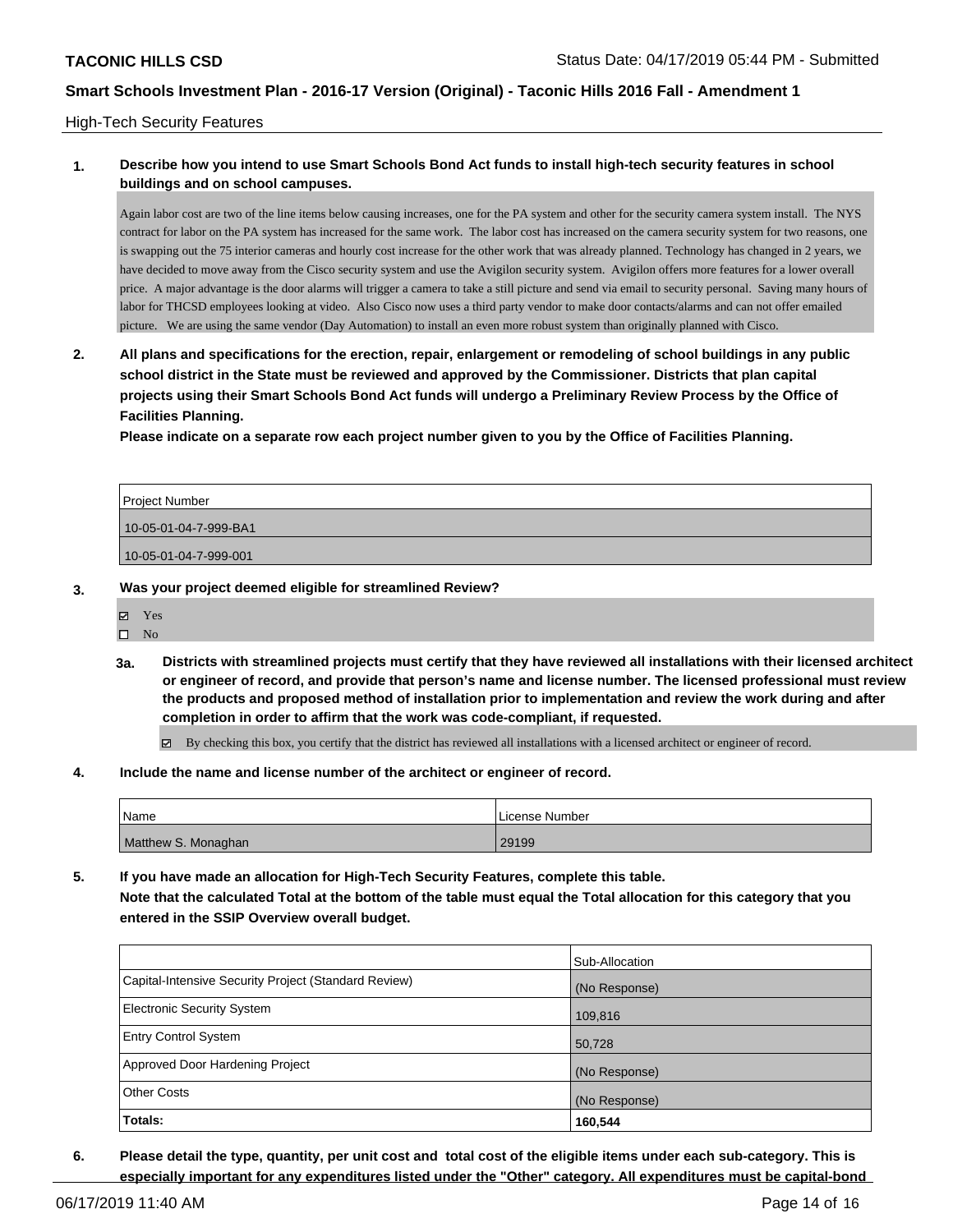## High-Tech Security Features

# **eligible to be reimbursed through the SSBA. If you have any questions, please contact us directly through smartschools@nysed.gov.**

| Select the allowable expenditure<br>type.<br>Repeat to add another item under | Item to be purchased                                                                        | Quantity | Cost per Item | <b>Total Cost</b> |
|-------------------------------------------------------------------------------|---------------------------------------------------------------------------------------------|----------|---------------|-------------------|
| each type.                                                                    |                                                                                             |          |               |                   |
| <b>Electronic Security System</b>                                             | PA system - labor for installing and<br>connecting phone, PA and panic<br>buttons together. | 80.00    | 47            | 3,760             |
| <b>Electronic Security System</b>                                             | servers for cameras                                                                         | 2.00     | 24,378        | 48,756            |
| <b>Electronic Security System</b>                                             | Additional Interior cameras                                                                 | 65.00    | 764           | 49,660            |
| <b>Entry Control System</b>                                                   | Update door contacts on all exterior<br>doors                                               | 68.00    | 746           | 50,728            |
| <b>Electronic Security System</b>                                             | Interior cameras                                                                            | 40.00    | 191           | 7,640             |